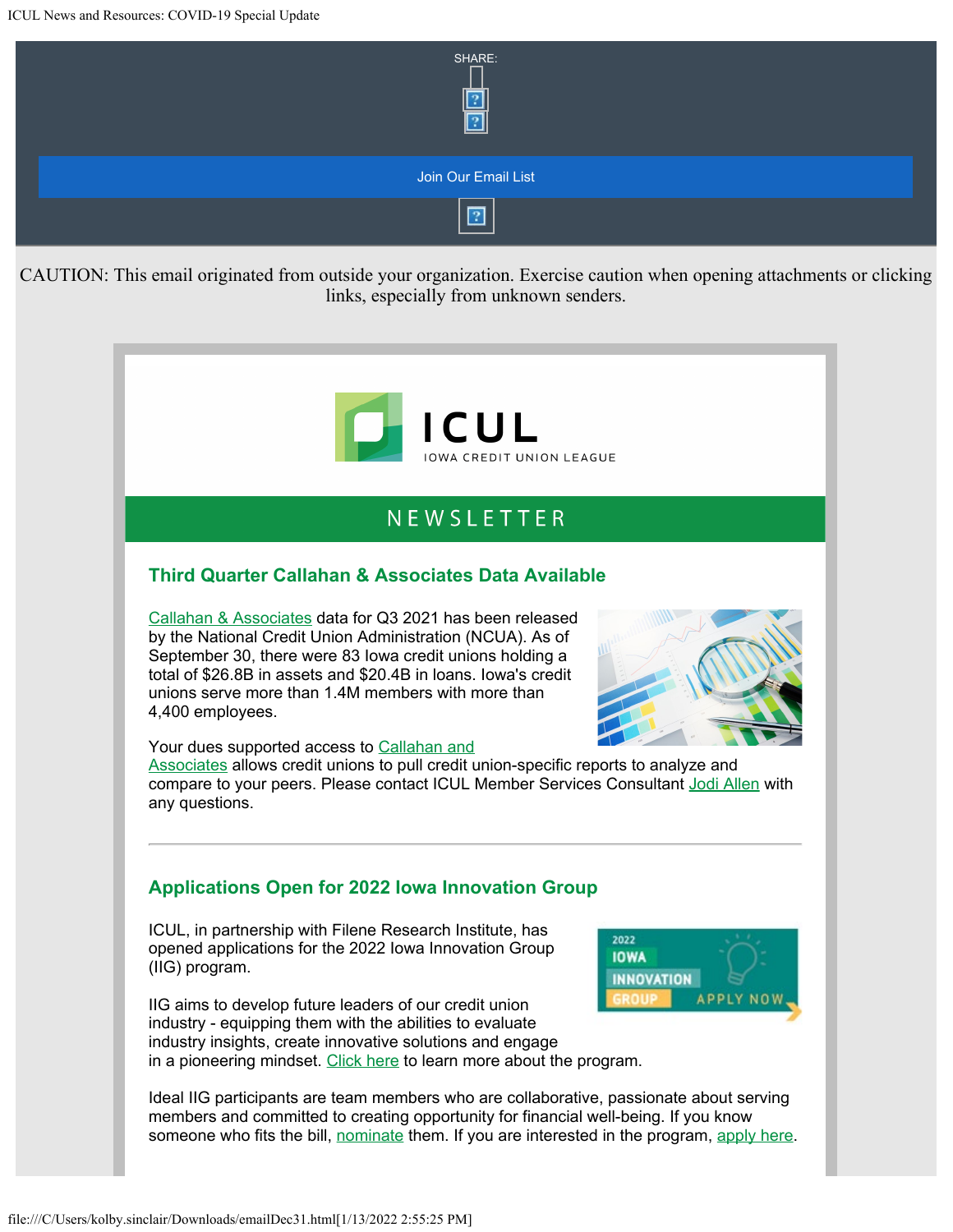### **Jelena Babic Barnes Named ICUF Executive Director**

Jelena "Ena" Babic Barnes has been named the new Executive Director of the [Iowa Credit Union Foundation](https://info.iowacreditunions.com/e/821233/2021-12-30/4dj4c/342996552?h=ploqgoidIpvg8I-7UCEuUpKn3chzkoruWm2Kc4lggeE) (ICUF). Ena has served ICUF as program manager since 2020. In the executive director role, she will oversee the daily operations of ICUF, fundraising and administration of valuable programs that support financial well-being in Iowa.

"Jelena is a passionate advocate for the underserved in Iowa," said Ann McMillian, board chairperson of ICUF. "We are very excited to see where she will take ICUF in this new role."

Congratulations, Ena!

# **Building Your Credit Union's Language Strategy**

All credit union members and those seeking financial services deserve the ability to communicate with their financial institutions. Easy, right? In reality, many members or prospective members who don't speak English as a first language (or at all) can encounter barriers when trying to access the most basic financial services.

Watch [Coopera's](https://info.iowacreditunions.com/e/821233/2021-12-30/4dj4f/342996552?h=ploqgoidIpvg8I-7UCEuUpKn3chzkoruWm2Kc4lggeE) latest public webinar, *[Building Your](https://info.iowacreditunions.com/e/821233/uilding-your-language-strategy/4dj4h/342996552?h=ploqgoidIpvg8I-7UCEuUpKn3chzkoruWm2Kc4lggeE) [Language Strategy](https://info.iowacreditunions.com/e/821233/uilding-your-language-strategy/4dj4h/342996552?h=ploqgoidIpvg8I-7UCEuUpKn3chzkoruWm2Kc4lggeE)*, to learn more.

# **Three Steps to Help Credit Unions Develop Purpose-Led Strategies**

Harvard Business School Online research shows that companies that lead with purpose outperform the market, have an easier time attracting and engaging employees and are changing the way business think about their role in society.

Read this report, "[The Guide to a Purpose-Driven](https://info.iowacreditunions.com/e/821233/YCPRFT-Purpose-Guide-FINAL-pdf/4dj4k/342996552?h=ploqgoidIpvg8I-7UCEuUpKn3chzkoruWm2Kc4lggeE) [Organization"](https://info.iowacreditunions.com/e/821233/YCPRFT-Purpose-Guide-FINAL-pdf/4dj4k/342996552?h=ploqgoidIpvg8I-7UCEuUpKn3chzkoruWm2Kc4lggeE) by Callahan & Associates to learn more.

# **Measure Your Mission: Quantifying Credit Union Impact Data**

Credit unions make great impacts on their employees, members and communities. Callahan & Associates and a network of credit unions from across the nation created a process to identify the data and create an impact

measurement framework to best display credit unions' impact. Learn more by watching [this webinar.](https://info.iowacreditunions.com/e/821233/1rwxK9cWbPemPi5gNl2b2fZvVeQ-oU/4dj4m/342996552?h=ploqgoidIpvg8I-7UCEuUpKn3chzkoruWm2Kc4lggeE)